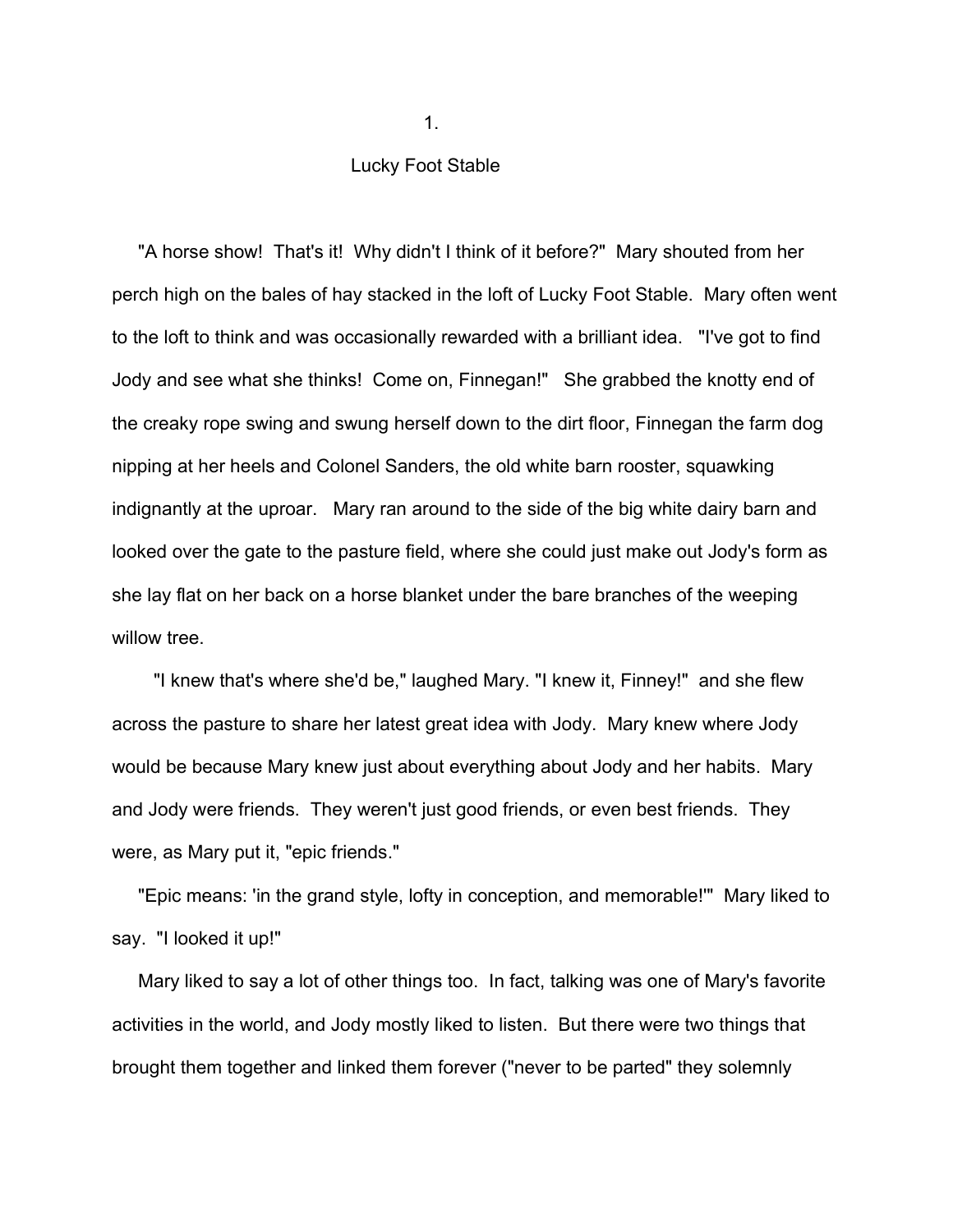agreed) and best of all, gave them something to do together all through the long days of summer vacation and endless wintry weekends.

 These two things were...the ponies! Mary's pony was the color of milk chocolate with a silky white mane and tail and four white stockings. Mary imagined that she had been born of a wild mustang and transported across the untamed plains by gypsies.<br>So, when it came time to name the spunky mare, Mary solemnly touched the end of a riding crop gently to her shoulder and said, "I dub thee Gypsy Amber. Gypsy because it sounds romantic and Amber for the amber waves of grain on the plains!"

 Jody contented herself with the original name of her pony, since everyone knows it's bad luck to change a pony's name. While not nearly as wild and mythical a name as Gypsy Amber, Jody didn't mind. Jody's pony was simply named Lady.

 Lady was the color of copper pennies with uneven white patches over her withers, a small patch of white on her hindquarters, two white socks on her front legs, and a wiry black mane and tail. Of course, Mary took it upon herself to invent a story suitable for Lady's background.

 "Lady was an Indian pony who used to hunt wild buffalo before coming here," Mary claimed. "Her name is really Lady White Cloud, because her patches look like clouds.<br>And anyway, I'm sure the Indians always name their horses that way."

Jody just smiled at Mary's imagination and continued to call the feisty mare Lady, Ladabucks, or sometimes just Lad.

 "Jody Stafford, what in the world are you doing?" Mary asked with her hands on her hips, looking down at Jody looking up. "It's cold out here, isn't it?"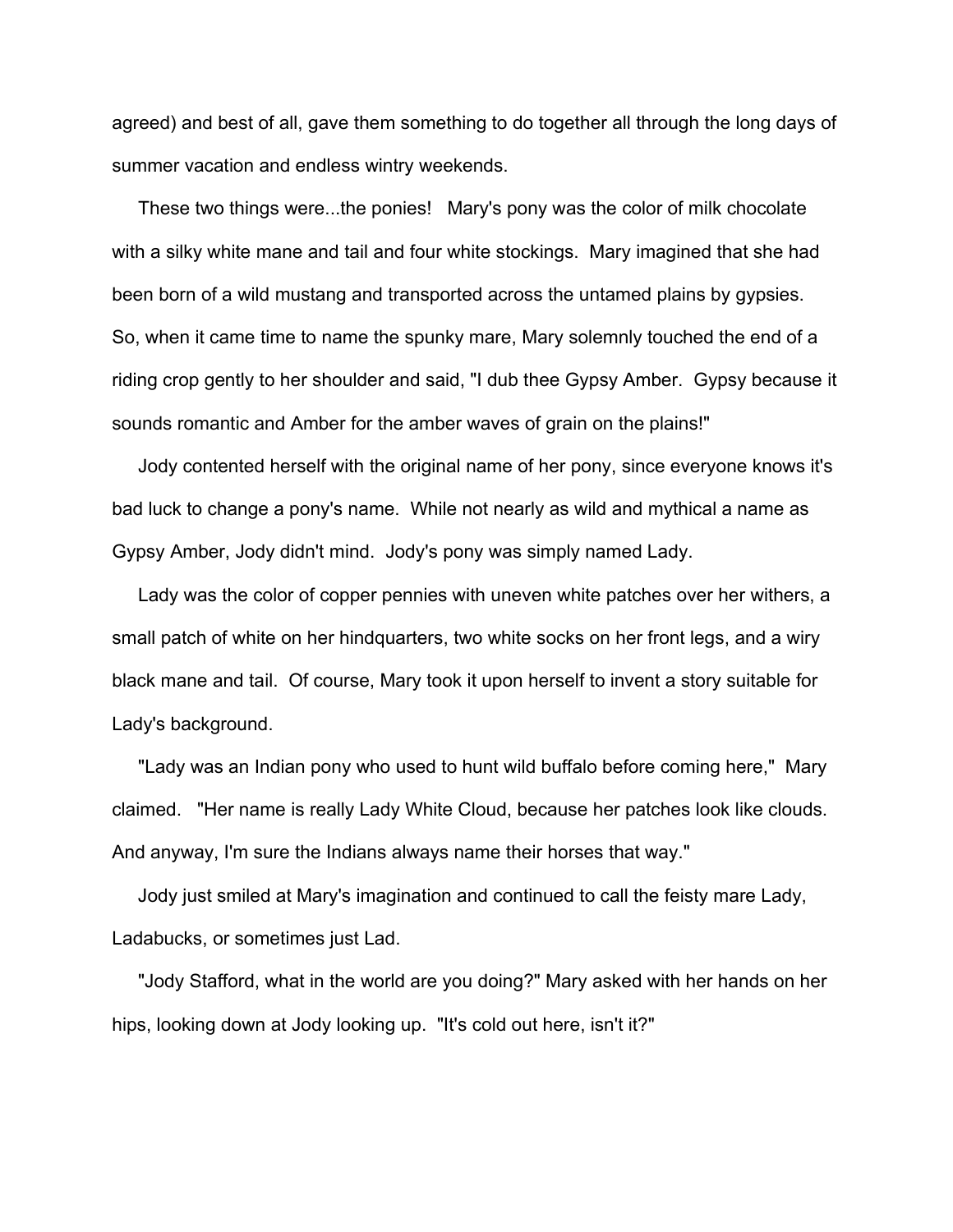Jody pointed skyward at the lazy drift of the wispy clouds. "I'm watching the mare's tails and keeping Lady and Gypsy company, just like I always do. And when I get cold, I wrap up in the blanket. What are you doing?" Jody asked sweetly.

"I've been waiting in the stable for you to come in so I can tell you my great idea!"

 "I didn't know you had a great idea, or I would've come in sooner," Jody said, sitting up and squinting into the sun. "What is it?"

 "Well," Mary grinned, squatting down just enough so that Finnegan could lick her face. Finnegan was a herding dog -- black and white with little brown patches over both eyes and a real talent for rounding up the cows at milking time. "Finney, quit it. Jody,<br>remember how we've been practicing our jumping and our circus act with the ponies and wishing we could show off how great they are to an audience, but nobody ever sees us?" Mary asked, all in one breath.

"Yeah," Jody said expectantly.

 "Well, all of a sudden it hit me -- we can take the ponies to a horse show and enter some classes. Then everybody would see how great they are, and we could win all sorts of ribbons and trophies!"

 Jody's hopeful expression suddenly fell at this pronouncement. "I don't know, Mare... we've never even been to a horse show, much less entered classes in one! We've just been stuck here on the farm, cantering around in the pasture, jumping logs and stuff."

 "What about Secret Place?" Mary asked in a whisper, because the girls always whispered when they talked about Secret Place.

"Well, yeah," Jody said, "but it's still not anything like a horse show!"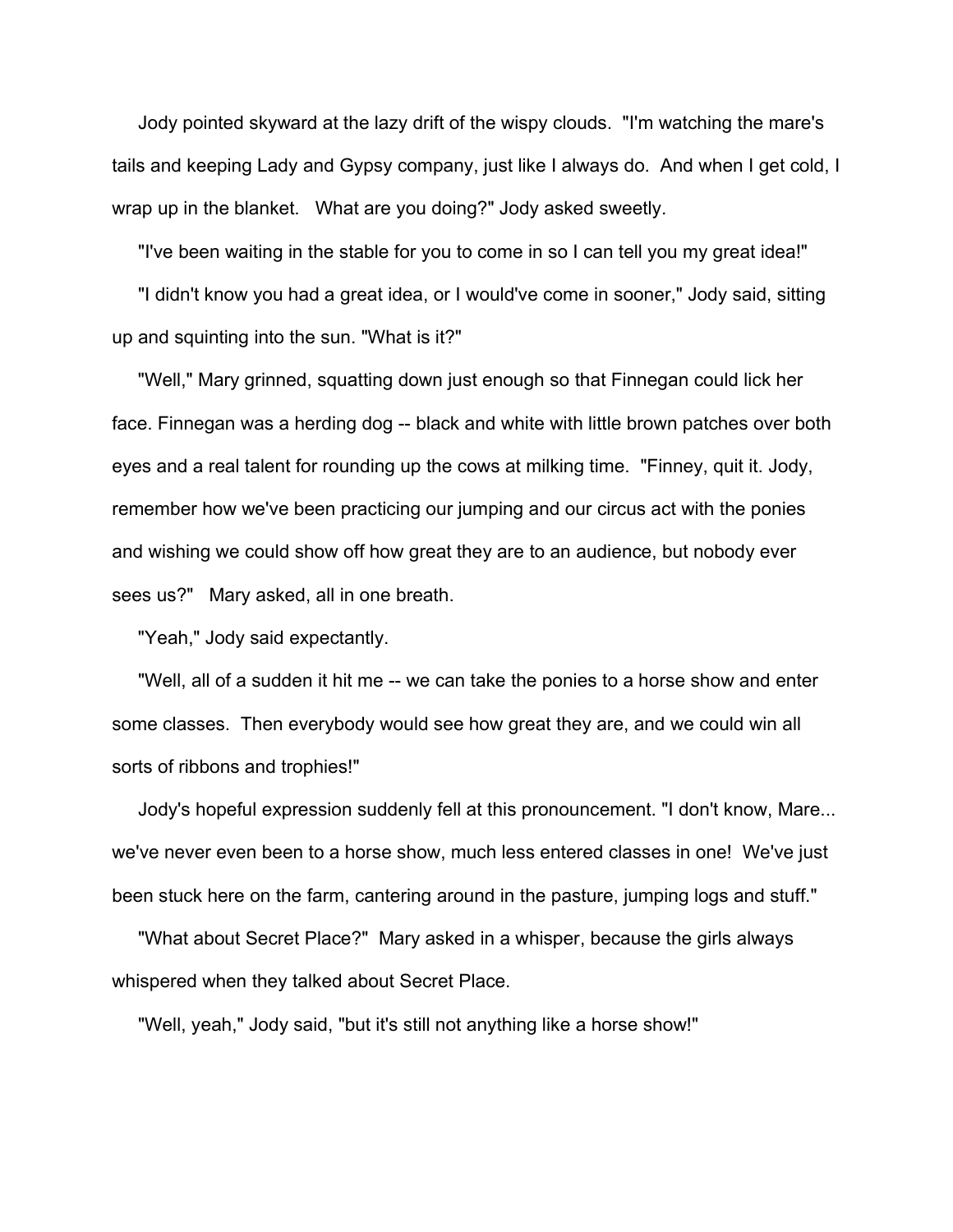"Jody, you'll see. You just leave it to me. We'll go get Willie and see if he'll take us to town to the feed store. That's where I've seen all the flyers about horse shows!" And off she flew across the pasture.

 "But Willie's milking the cows! You know he doesn't like to be bothered when he's milking!" Jody yelled after her.

But Mary ran on, Finnegan yipping with excitement close behind.

 The big pasture belonged to Mr. Robert McMurray, a very successful dairy farmer who didn't really like ponies all that much. But he had a little white horse stable with a green- shingled roof where the carriage horses used to be kept, and it wasn't very good for any other use. Jody's father often helped Mr. McMurray with building projects, so he generously allowed the girls to use the two stalls inside the stable. Mr. McMurray's ancient cowhand, Willie, had come up with the idea that if the cows ever got out of their pasture, Mary and Jody would be called upon to help Finnegan round them up with Lady and Gypsy - an exciting prospect indeed for the two girls, but one which so far, to their great disappointment, had not been necessary.<br>The girls named the little white barn Lucky Foot Stable because of the lucky white

rabbit's foot they found inside one of the stalls while raking and sweeping them out on the first day. They promptly hung it over the stable door in the middle of an upside down horseshoe.

 "Jody, you always hang a horseshoe upside down to keep the luck from running out," Mary had announced matter-of-factly while the girls swept and cleaned and